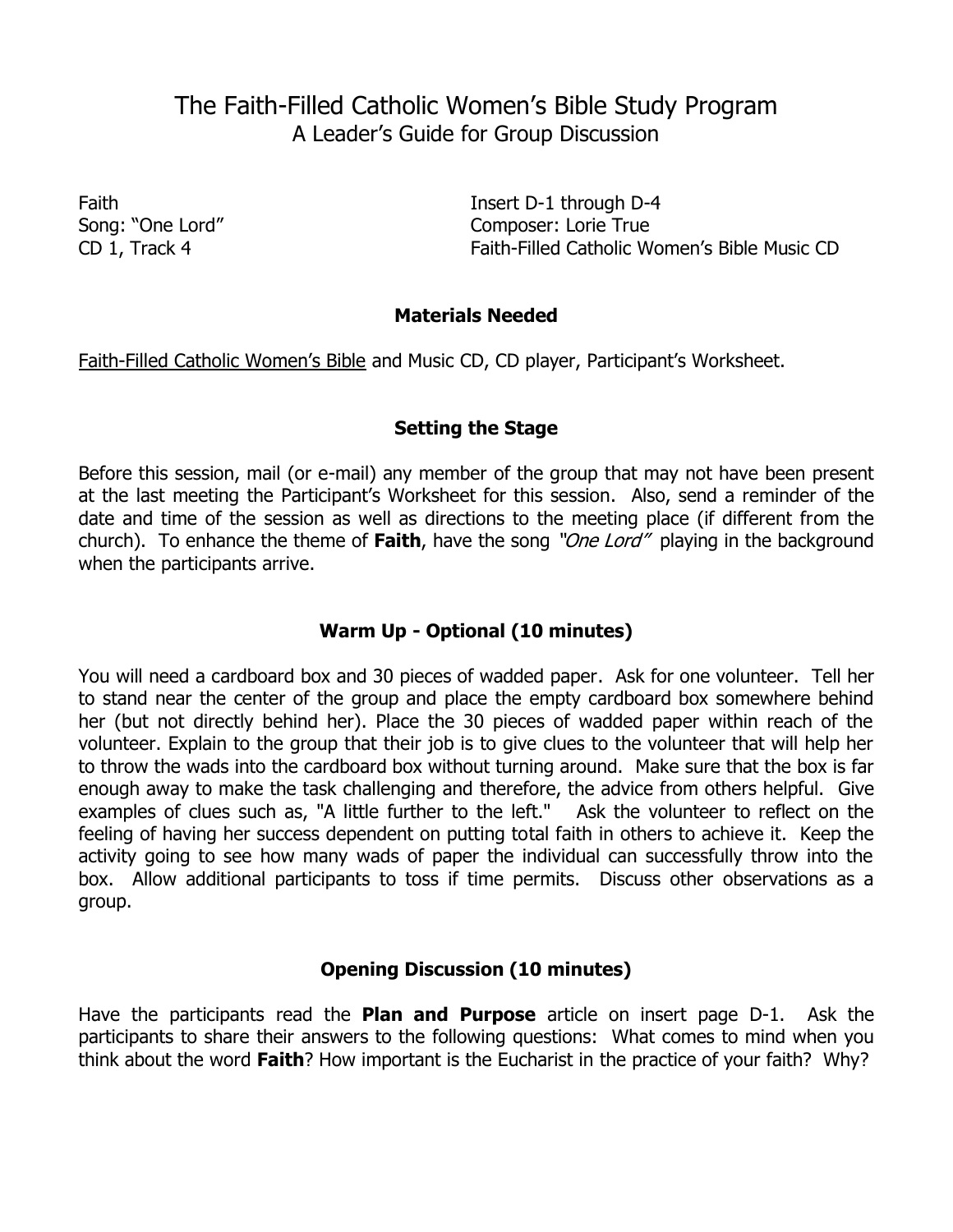# **Spiritual Awakening - Opening Prayer**

Read together the **Prayer** at the bottom of insert page D-1.

# **Spiritual Awakening - Recognizing (10 minutes)**

Ask for volunteers to read aloud each of the Scripture passages in the **Recognizing** section of **Spiritual Awakening** on insert page D-2. Remind the participants that each reader will pause for a few seconds of silence after each passage to allow anyone to offer any spontaneous thought, prayer, praise or thanksgiving that this Scripture might inspire. After the final Scripture is read, ask the group, "What else do these Scriptures teach us about **Faith**?"

# **Spiritual Awakening (15 minutes)**

Read as a group the Story of Abraham and Isaac in **Genesis 22:1-19 (Page 34 OT)**. Then, ask the participants to share their answers to the following questions: What are some times God has challenged you to demonstrate your faith in Him? Can you give an example of how God has rewarded you because of your obedience in faith?

# **Faith in Action (15 minutes)**

Ask the participants to read the **Faith in Action** article "Just Pull the Cord" on insert page D-4. Then, have the participants share with the group their answers to the following question: What is one area in your life in which you might need to "pull the cord" and trust God for a landing?